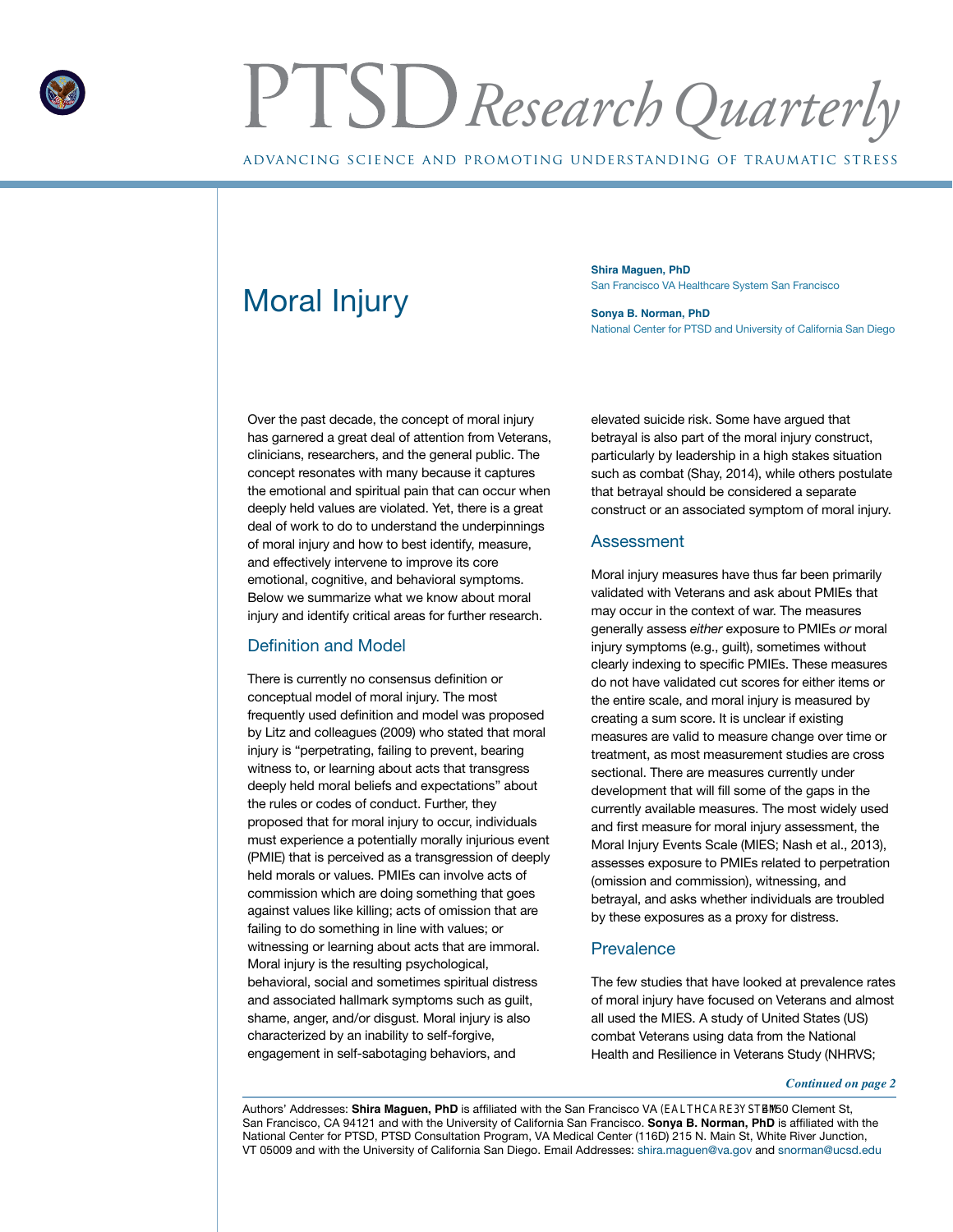#### *Continued from cover*

2013 data collection) found that overall 41.8% of Veterans endorsed at least one form of moral injury (Wisco et al., 2017). A total of 10.8% of all-era combat Veterans endorsed transgressions by self, 25.5% transgressions by others, and 25.5% betrayal. A subsequent study of all-era combat Veterans similarly found 36.8% endorsed any moral injury, 11.2% endorsed transgressions by self, 23.1% endorsed transgression by others, and 24.5% endorsed betrayal (Nichter et al., 2021). Maguen and colleagues (2020a) examined PMIEs in a national sample of post-9/11 Veterans and found that 55.4% of Veterans reported any PMIE exposure. Veterans endorsed exposures stemming from perpetration (18.8%), witnessing (27.9%) and betrayal (41.1%). This was the first study to examine gender differences in PMIE exposures. Women more frequently reported witnessing and betrayal PMIEs, but no gender differences were observed for perpetration PMIEs. Finally, a study with the Canadian Armed Forces (CAF) estimated the prevalence of PMIEs among personnel deployed to Afghanistan at 65% (Hansen et al., 2021).

# Moral Injury and Mental Health

Exposure to PMIEs is associated with greater severity of mental health problems including posttraumatic stress disorder (PTSD) and depression, increased prevalence of substance use disorders (SUDs), and elevated suicide risk (Bryan et al., 2018; Wisco et al., 2017; Nichter et al., 2021). Specific types of moral injury are often differentially associated with these outcomes. For example, in a nationally representative sample of Veterans, perpetration was associated with higher odds of lifetime alcohol use disorder (AUD) and lifetime SUDs, while witnessing was associated with higher odds of past-year drug use disorder (DUD) and past-year SUD, and betrayal was associated with higher odds of past-year AUD (Maguen et al., 2021).

There is debate about whether moral injury is a unique construct, or whether moral injury is a subtype of PTSD given that the two frequently co-occur (Griffin et al., 2019), have overlap in symptoms and associated features (e.g., shame, guilt), and require exposure to precede symptom development. In a study of 930 National Guard personnel (58% had previously deployed), a PTSD factor included startle, memory loss, and flashbacks; a moral injury factor included sorrow, regret, shame, and alienation; and some shared symptoms included anger and nightmares (Bryan et al., 2018). An functional magnetic resonance imaging (fMRI) study with 26 Veterans found that PTSD symptom severity and MIES scores were associated with different brain responses (Sun et al., 2019). For example, amplitude of low frequency fluctuation (ALFF) in the left inferior parietal lobule (L-IPL) was positively associated with MIES-perpetration and witnessing, negatively associated with MIES-betrayal, and had no relationship with PTSD symptoms. In another study, moral injury by perpetration was associated with worsening relationship, health, and work functioning over an 18-month period while PTSD was not (Maguen et al., 2020b). While there are clearly overlapping features with PTSD, these studies suggest that moral injury also captures unique neurobiological, emotional, and functional experiences.

# Promising Treatments

A pressing question is how to effectively treat moral injury. Considerations include whether treatments for common cooccurring diagnoses like PTSD and major depressive disorder (MDD)

can effectively reduce moral injury and whether these treatments are still effective for these diagnoses when moral injury is present. Because validated moral injury change measures are lacking, it is not possible to evaluate the efficacy of existing treatments on moral injury symptoms. The closest proxy are studies examining reductions in trauma-related guilt over the course of PTSD evidence-based psychotherapy (EBP) as guilt is a core feature of moral injury. Two recent randomized controlled trials (RCTs) found that guilt was reduced over the course of Prolonged Exposure (PE) (Allard et al., 2021; Capone et al., 2020). Through case examples, authors have proposed strategies for addressing moral injury in the context of PTSD EBPs, including using imaginal exposure in PE to help contextualize the PMIE and challenging stuck points in Cognitive Processing Therapy (CPT; Held et al., 2018).

Several specific interventions for moral injury are under investigation. Farnsworth and colleagues (2017) are investigating Acceptance and Commitment Therapy (ACT), which they propose reduces moral injury by helping patients develop a nonjudgmental stance toward distressing internal experiences and participate in behaviors that align with important values. Adaptive Disclosure (AD); Gray et al., 2012) focuses on strategies that are consistent with military culture to promote self-forgiveness, compassion and reparative action. Impact of Killing (IOK) is a cognitive behavioral intervention focused on moral injury from killing others in combat (Maguen et al., 2017). Key themes include physiology of killing responses, moral injury, self-forgiveness, spirituality, making amends, and maintaining functional gains. Trauma Informed Guilt Reduction (TrIGR) Therapy helps patients accurately appraise their role in PMIEs and reengage in valued activities (Norman et al., 2014). Building Spiritual Strength (BSS: Harris et al., 2011) is designed to address the spiritual strain of moral injury and enhance religious meaning making. Small pre-post or pilot RCT studies of these novel interventions have generally examined change in PTSD symptoms as their primary outcome and found significant reductions from pre to post-treatment. Most have powered RCTs underway examining a broader range of symptoms and functional outcomes, ensuring that more information on the best ways to help improve moral injury will soon be available.

# Directions for Future

Further empirical research is needed in specific areas to fill critical gaps. Through this call to action, we encourage research in the following domains to advance our understanding of moral injury:

# **1. Consensus definition**

One critical need is a consensus definition to help crystalize the concept of moral injury and ensure studies are comparable and replicable. At this time, not only is there no consensus definition, but there are similar terms, such as moral distress and moral pain that are sometimes used interchangeably with moral injury. We suggest that these terms also should be clearly defined within a larger context that considers the range of moral emotions. We propose that moral distress is the negative emotional reaction to PMIEs, moral pain is the internal conflict and discomfort in response to the transgression that occurred during the PMIE, and moral injury is the long lasting psychological, behavioral and sometimes spiritual pain and disruption that comes from this exposure.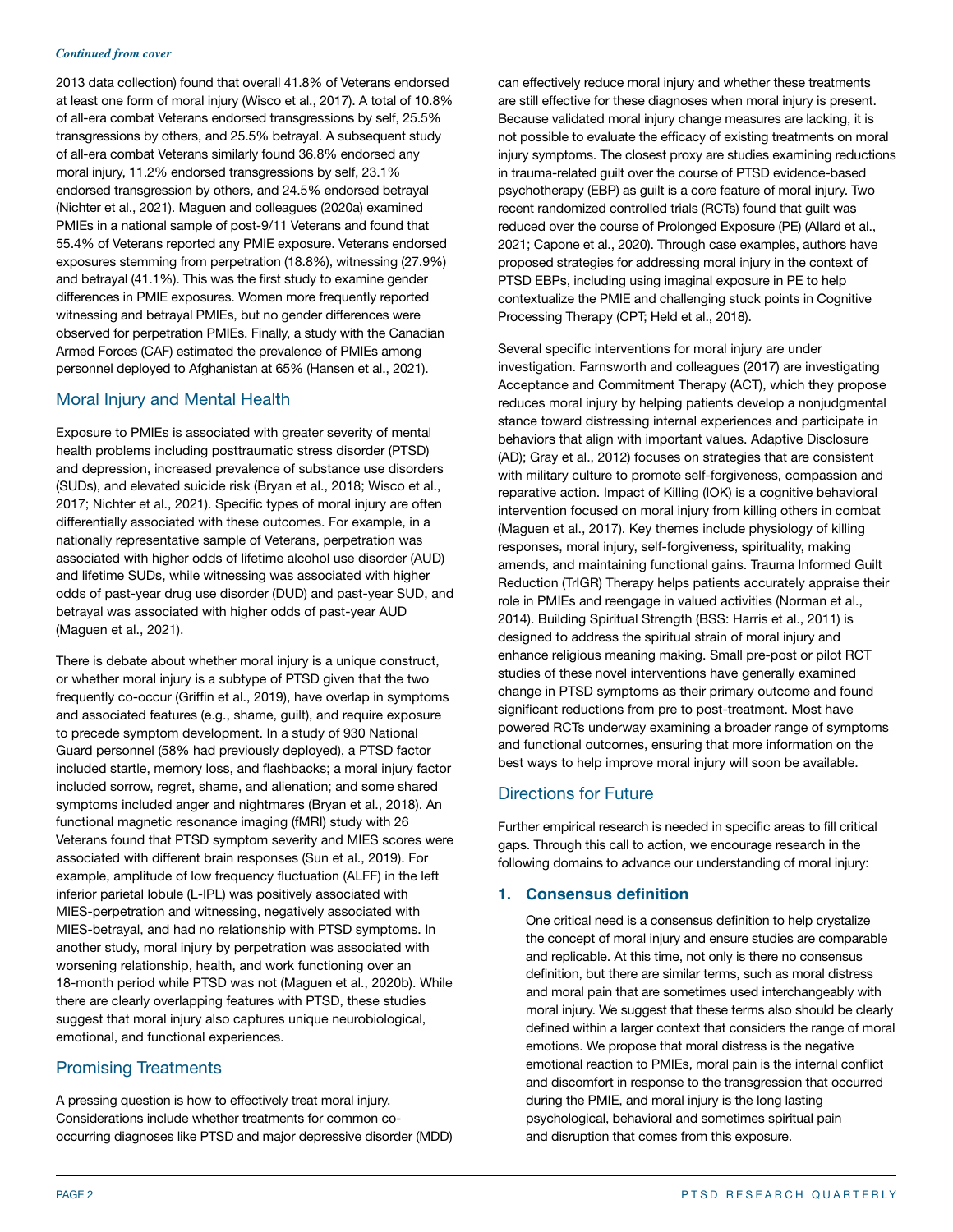### **2. Empirical evaluation of the conceptual model**

Many of the conceptualized aspects of moral injury have yet to be evaluated empirically. We suggest evaluating the Litz et al (2009) proposed model as it empirically grounded and testable and offers a comprehensive framework starting from exposure to PMIEs and including a cascade of specific emotional and behavioral responses that follow. An example of a component that needs to be empirically evaluated is self-harming and self-sabotaging behavior. It is proposed that the moral transgression and accompanying shame and guilt have led to beliefs that the person does not deserve to feel better or to do well in life, which in turn contribute to engaging in self-harming and self-sabotaging behaviors. Examples of such behaviors include substance abuse, withdrawing from relationships, dropping out of treatment, and, in the worst case, suicide. While there has been some work on self-harming behaviors, primarily on suicide-related behaviors, a recent study suggests the relationships between different types of moral injury and suicide-related behaviors is quite nuanced (Nichter et al, 2021) and more studies are needed to examine moral injury as a risk-factor for suicide.

Other examples include guilt and shame which are conceptualized as core features of moral injury (Litz et al., 2009; Griffin et al., 2019). Similar to moral injury, trauma-related guilt has positive relationships to PTSD and depression symptoms (Browne et al., 2015), suicidal ideation (SI; Bryan et al., 2013), and functional difficulties (Norman et al, 2018), suggesting the concepts may have significant overlap, but the contribution of guilt to moral injury has not yet been empirically examined, separate from PTSD. Similarly, empirical work is needed to understand the contributions of shame and demoralization to moral injury and the role of self-forgiveness in recovery.

### **3. Measurement tools developed using a consensus definition**

The state of moral injury assessments is the biggest barrier to more robust moral injury research. The ideal measurement of moral injury would include both an assessment of PMIE exposure and of moral emotions, cognitions, and behavioral consequences of these exposures that are grounded in a theoretical model. Establishing this type of a gold-standard outcome measure will ensure that its measurement will be standardized, most ideally across populations. If this type of measure is clinically administered, the clinician can verify that exposure to PMIEs occurred and that all responses are anchored to these events. Assessments validated to measure change are needed so it is possible to evaluate whether existing and novel treatments are effective to reduce moral injury. In the meantime, investigators are left using proxy outcomes such as PTSD symptoms or guilt. Existing validated measures asking primarily about military PMIEs detract from understanding prevalence and correlates of moral injury in other populations. For example, numerous editorials speculated that moral injury would be high among healthcare workers during the pandemic. but lack of appropriate measures limits our ability to support these speculations with data. Measures that better differentiate the PMIE from the response to the PMIE, can measure change, and are applicable across populations are under development.

## **4. Unique aspects and mechanisms**

Because moral injury is not a diagnosis and because questions still exist about whether moral injury is part of or separate from PTSD, more research to understand areas of distinction and overlap with PTSD is needed to better identify and treat moral injury. Data regarding how often PTSD and moral injury are caused by the same event would be informative, as well as data on how often moral injury occurs with and independently of PTSD. Further studies examining differences in neurobiological responses to moral injury and PTSD, studies of mechanisms, and studies of the spiritual aspects of moral injury (Wortman et al., 2017) would help clarify differences between the two as well as elucidate the unique aspects of moral injury.

## **5. Longitudinal studies of course and associated factors**

Most research on moral injury has been cross sectional. A critical need for prevention and intervention efforts is to understand the development and trajectories of moral injury over time as well as factors associated with these trajectories. One potential progression from PMIE to moral injury may be that many experience moral distress in the short-term aftermath of a PMIE, but that for most this distress will resolve on its own. For some however, this distress will continue and evolve into moral injury with the associated negative psychological correlates (e.g., Norman et al., 2021). Regarding risk factors, one study showed that adverse childhood emotional abuse increased risk for endorsing moral injury following military service (Battaglia et al., 2019). While this provides some indication that risk factors across the lifespan are important, further work is needed to understand risk factors for different trajectories, particularly for those with chronic and unresolving moral injury.

### **6. Distinguish between witnessing, perpetration, and betrayal**

Studies suggest that the type of moral injury exposure may be an important driver of symptoms and functioning (Maguen et al., 2020b). More studies examining exposure types are needed, including studies taking gender into account, given that women may have poorer outcomes with particular PMIEs. There is also a need to better understand how other identity factors may drive responses to different types of PMIEs, particularly individuals exposed to race-based or other identity-based traumas. Additionally, more research is needed to understand whether betrayal exposures should be considered part of moral injury, part of PTSD, or as a separate construct. One study found that those who reported betrayal reported more posttraumatic symptoms associated with moral injury such as guilt-related cognitions than those who did not endorse betrayal (Zerach at al., 2021). Grouping betrayal with moral injury without strong empirical or conceptual reasons for doing so risks diminishing the study of betrayal trauma as a unique adverse experience with its own psychopathological trajectories.

## **7. Moral injury in the general population**

There is a dearth of moral injury research in high-risk groups outside of the Veteran population. A small number of studies including healthcare professionals (e.g., Hines et al., 2021), first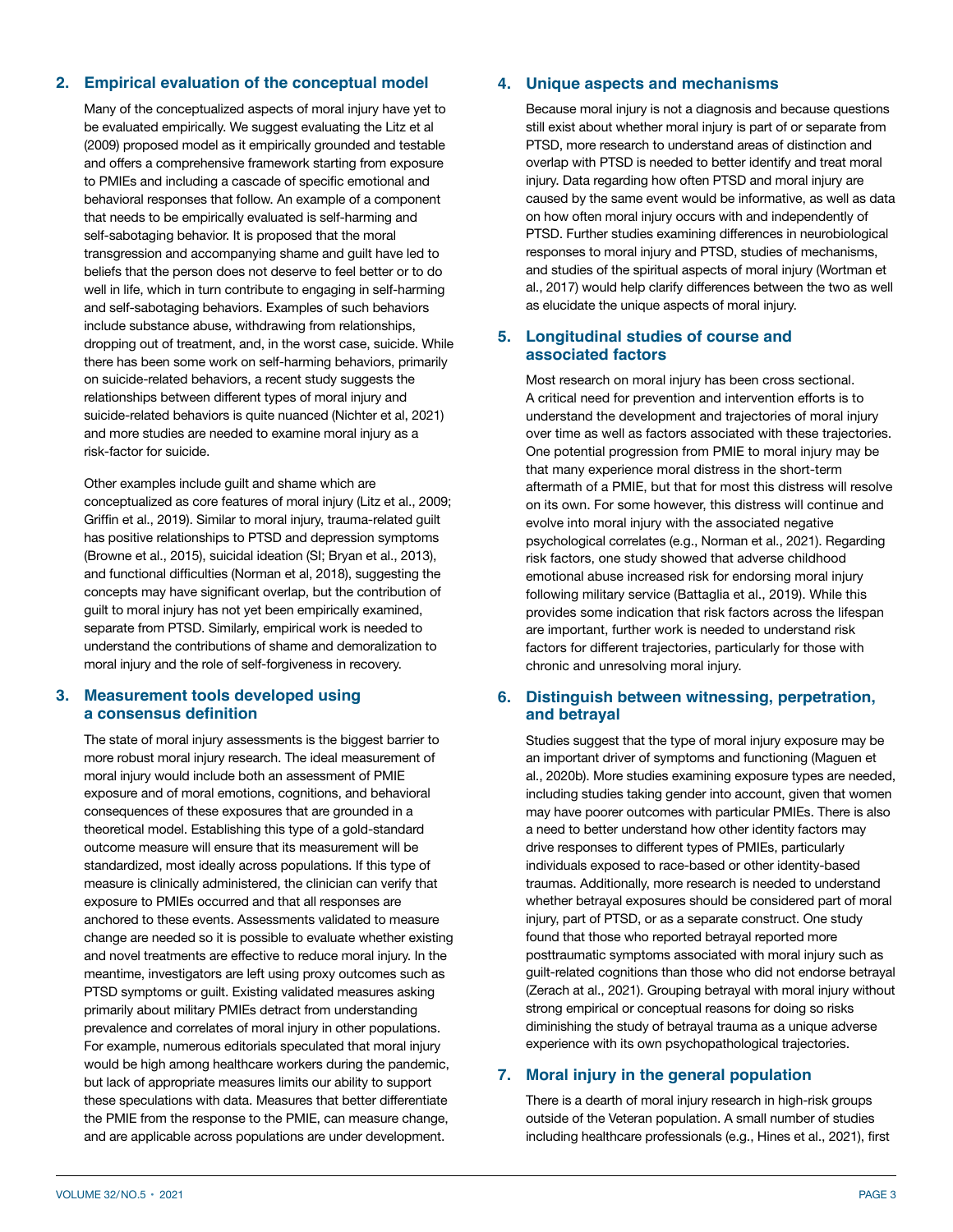responders (Lentz et al., 2021), professionals and parents involved in child protective services (CPS; Haight et al., 2017), and refugees (Hoffman et al., 2019) suggest that moral injury is in fact prevalent in these populations. Validated measures that can be used across PMIE types and populations (i.e., not limited to military events or Veterans) will allow us to understand the full scope of prevalence and impacts of moral injury.

# **Featured Articles**

Allard, C. B., Norman, S. B., Straus, E., Kim, H. M., Stein, M. B., Simon, N. M., & Rauch, S. A. M. (2021). **Reductions in guilt cognitions following prolonged exposure and/or sertraline predict subsequent improvements in PTSD and depression.**  *Journal of Behavior Therapy and Experimental Psychiatry, 73,*  101666. [doi:10.1016/j.jbtep.2021.101666](https://doi.org/10.1016/j.jbtep.2021.101666) *Background and objectives:* Reduction of trauma related negative cognitions, such as guilt, is thought to be a mechanism of change within PTSD treatments like PE. Research suggests PE can directly address guilt cognitions. However, whether pharmacotherapies for PTSD can remains unclear. *Methods:* Data from a randomized controlled trial of PE plus placebo (PE + PLB), sertraline plus enhanced medication management (SERT  $+$  EMM), and their combination (PE  $+$  SERT) in 195 Veterans from recent wars was analyzed. *Results:* The unadjusted means and mixed-effects model showed guilt decreased significantly over the follow-up time as expected; however, contrary to our hypothesis, PE conditions were not associated with greater reductions in guilt than the SERT + EMM condition. As hypothesized, week 12 reduction in guilt predicted post-treatment (weeks 24-52) reduction in PTSD and depression, but not impairments in function. *Limitations:* Generalizability of findings is limited by the sample being comprised of combat Veterans who were predominantly male, not on selective serotonin reuptake inhibitors (SSRI) at study entry, willing to be randomized to therapy or medication, and reporting low levels of guilt. To reduce differences in provider attention, SERT + EMM was administered over 30 min to include psychoeducation and active listening; it is unknown if this contributed to effects on guilt. *Conclusions:* PE + PLB, SERT + EMM, and PE + SERT were equally associated with reduction in trauma related guilt. Reducing trauma related guilt may be a pathway to reducing PTSD and posttraumatic depression symptoms. Further study is needed to determine how best to treat trauma related guilt and to understand the mechanisms by which guilt improves across different treatments for PTSD.

### Bryan, C. J., Bryan, A. O., Roberge, E., Leifker, F. R., & Rozek, D. C. (2018). **Moral injury, posttraumatic stress disorder, and suicidal behavior among National Guard personnel.** *Psychological Trauma: Theory, Research, Practice, and Policy, 10*(1), 36–45.

[doi:10.1037/tra0000290](https://psycnet.apa.org/doi/10.1037/tra0000290) *Objective:* To empirically examine similarities and differences in the signs and symptoms of PTSD and moral injury and to determine if the combination of these 2 constructs is associated with increased risk for suicidal thoughts and behaviors in a sample of US National Guard personnel. *Method:* 930 National Guard personnel from the states of Utah and Idaho completed an anonymous online survey. Exploratory structural equation modeling (ESEM) was used to test a measurement model of PTSD and moral injury. A structural model was next constructed to test the interactive effects of PTSD and moral injury on history of suicide ideation and attempts. *Results:* Results of the ESEM confirmed that PTSD and moral injury were distinct constructs characterized by unique

symptoms, although depressed mood loaded onto both PTSD and moral injury. The interaction of PTSD and moral injury was associated with significantly increased risk for suicide ideation and attempts. A sensitivity analysis indicated the interaction remained a statistically significant predictor of suicide attempt even among the subgroup of participants with a history of suicide ideation. *Conclusion:* PTSD and moral injury represent separate constructs with unique signs and symptoms. The combination of PTSD and moral injury confers increased risk for suicidal thoughts and behaviors and differentiates between military personnel who have attempted suicide and those who have only thought about suicide.

Farnsworth, J. K., Drescher, K. D., Evans, W., & Walser, R. D. (2017). **A functional approach to understanding and treating militaryrelated moral injury.** *Journal of Contextual Behavioral Science, 6,*  391–397. [doi:10.1016/j.jcbs.2017.07.003](https://doi.org/10.1016/j.jcbs.2017.07.003) The term moral injury has been coined to describe the suffering that may develop following a violation of deeply held moral beliefs and values and subsequent difficulties in functioning. Yet despite an increase in research and intervention approaches for this topic, the relationship between moral injury and mental health diagnoses such as PTSD remains unclear and concern exists that, in some cases, moral injury might be used to unnecessarily pathologize moral processes. With the goal of further refining the construct, we argue that moral injury is a condition distinct from PTSD and other disorders and, using a functional approach, propose enhanced definitions for the terms, morally injurious event, moral pain, moral injury, and moral healing. Consistent with these new definitions, we then argue for ACT as a feasible and promising treatment for moral injury and present initial qualitative data supporting the intervention.

Gray, M. J., Schorr, Y., Nash, W., Lebowitz, L., Amidon, A., Lansing, A., Maglione, M., Lang, A. J., & Litz, B. T. (2012). **Adaptive disclosure: An open trial of a novel exposure-based intervention for service members with combat-related psychological stress injuries.** *Behavior Therapy, 43,* 407–415.

[doi:10.1016/j.beth.2011.09.001](https://doi.org/10.1016/j.beth.2011.09.001) We evaluated the preliminary effectiveness of a novel intervention that was developed to address combat stress injuries in active-duty military personnel. AD is relatively brief to accommodate the busy schedules of active-duty service members while training for future deployments. Further, AD takes into account unique aspects of the phenomenology of military service in war in order to address difficulties such as moral injury and traumatic loss that may not receive adequate and explicit attention by conventional treatments that primarily address fear-inducing life-threatening experiences and sequelae. In this program development and evaluation open trial, 44 marines received AD while in garrison. It was well tolerated and, despite the brief treatment duration, promoted significant reductions in PTSD, depression, negative posttraumatic appraisals, and was also associated with increases in posttraumatic growth.

Haight, W., Sugrue, E., Calhoun, M., & Black, J. (2017). **Everyday coping with moral injury: The perspectives of professionals and parents involved with child protection services.** *Children and Youth Services Review, 82,* 108–121. [doi:10.1016/j.childyouth.2017.09.025](https://doi.org/10.1016/j.childyouth.2017.09.025) This qualitative moral injury study included CPS involved professional (*N* = 38) and parents (*N* = 10). The majority (35 professionals and 8 parents endorsed moral injury) and were interviewed about their experiences and coping; coping themes included: utilizing psychological resources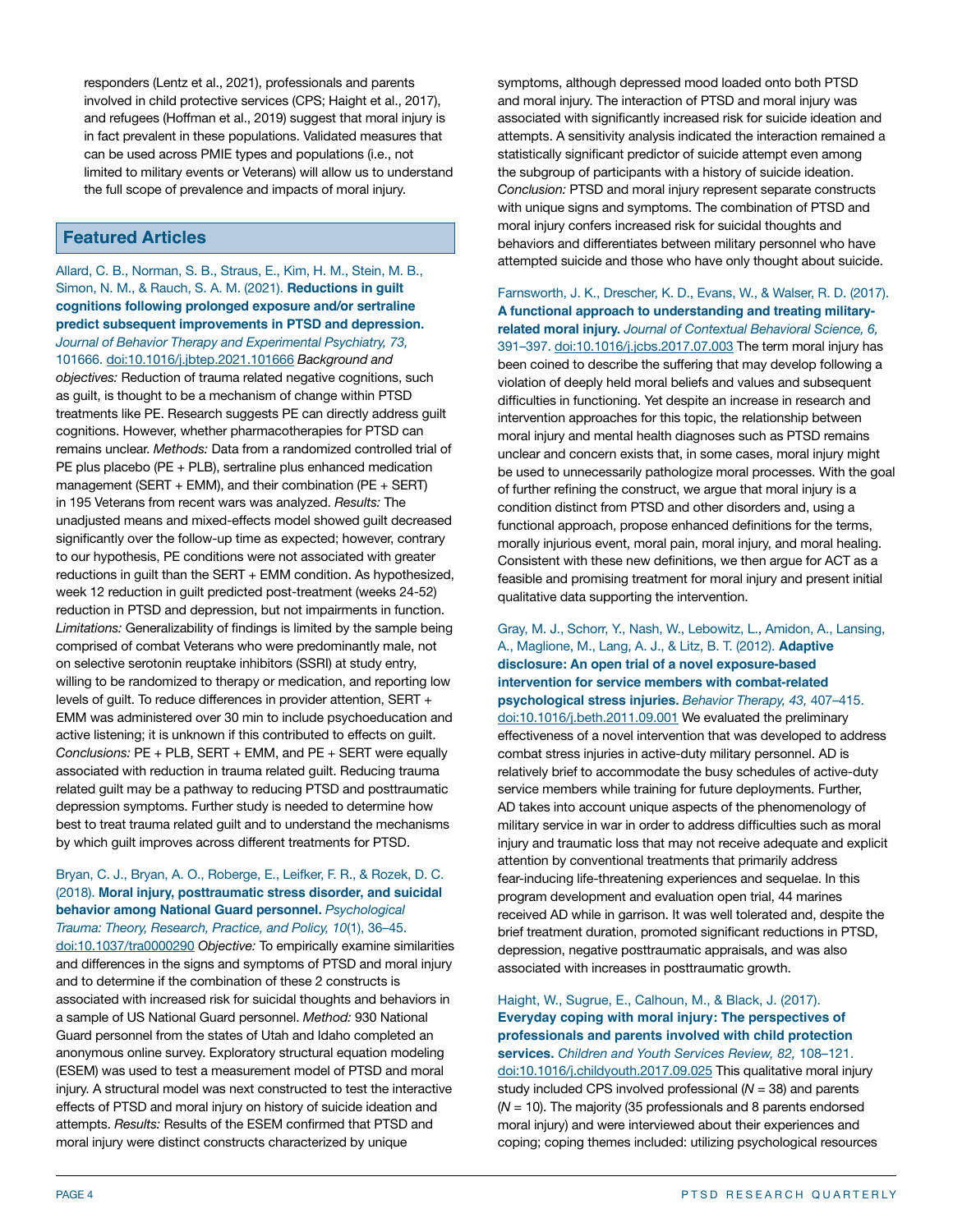## **FEATURED ARTICLES** *continued*

(e.g., stress reducing and meaning-making activities; self-reflection; and forgiveness), social support, engagement in advocacy and programs to support others, and spiritual engagement.

Hansen, K. T., Nelson, C. G., & Kirkwood, K. (2021). **Prevalence of potentially morally injurious events in operationally deployed Canadian Armed Forces members.** *Journal of Traumatic Stress, 34,* 764–772. [doi:10.1002/jts.22710](https://doi.org/10.1002/jts.22710) As moral injury is a still-emerging concept within the area of military mental health, prevalence estimates for moral injury and its precursor, PMIEs, remain unknown for many of the world's militaries. The present study sought to estimate the prevalence of PMIEs in the CAF, using data collected from CAF personnel deployed to Afghanistan, via logistic regressions controlling for relevant sociodemographic, military, and deployment characteristics. Analyses revealed that over 65% of CAF members reported exposure to at least one event that would be considered a PMIE. The most commonly PMIEs individuals reported included seeing ill or injured women and children they were unable to help (48.4%), being unable to distinguish between combatants and noncombatants (43.6%) and finding themselves in a threatening situation where they were unable to respond due to the rules of engagement under which they were required to operate (35.4%). These findings provide support for both the presence of exposure to PMIEs in CAF members and the need for formal longitudinal data collection regarding PMIE exposure and moral injury development.

Harris, J. I., Erbes, C. R., Engdahl, B. E., Thuras, P., Murray-Swank, N., Grace, D., Ogden, H., Olson, R. H. A., Winskowski, A. M., Bacon, R., Malec, C., Campion, K., & Le, T. (2011). **The effectiveness of a trauma focused spiritually integrated intervention for veterans exposed to trauma.** *Journal of Clinical Psychology, 67*(4), 425–438. [doi:10.1002/jclp.20777](https://doi.org/10.1002/jclp.20777 ) BSS is an 8-session, spiritually integrated group intervention designed to address religious strain and enhance religious meaning making for military trauma survivors. It is based upon empirical research on the relationship between spirituality and adjustment to trauma. To assess the intervention's effectiveness, Veterans with histories of trauma who volunteered for the study were randomly assigned to a BSS group (*n* = 26) or a wait-list control group (*n* = 28). BSS participants showed statistically significant reductions in PTSD symptoms based on self-report measures as compared with those in a wait-list control condition. Further research on spiritually integrated interventions for trauma survivors is warranted.

## Held, P., Klassen, B. J., Brennan, M. B., & Zalta, A. K. (2018). **Using prolonged exposure and cognitive processing therapy to treat veterans with moral injury-based PTSD: Two case examples.** *Cognitive and Behavioral Practice, 25,* 377–390. [doi:10.1016/j.cbpra.2017.09.003](https://doi.org/10.1016/j.cbpra.2017.09.003 ) Moral injury refers to acts of commission or omission that violate individuals' moral or ethical standards. Morally injurious events are often synonymous with psychological trauma, especially in combat situations; thus, morally injurious events are often implicated in the development of PTSD for military service members and Veterans. Although PE and CPT have been well-established as effective treatments for Veterans who are struggling with PTSD, it has been suggested that these two evidence-based therapies may not be sufficient for treating Veterans whose PTSD resulted from morally injurious events. The purpose of

this manuscript is to detail how the underlying theories of PE and CPT can account for moral-injury based PTSD and to describe two case examples of Veterans with PTSD stemming from morally injurious events who were successfully treated with PE and CPT. The manuscript concludes with a summary of challenges that clinicians may face when treating Veterans with PTSD resulting from moral injury using either PE or CPT.

### Litz, B. T., Stein, N., Delaney, E., Lebowitz, L., Nash, W. P., Silva, C., & Maguen, S. (2009). **Moral injury and moral repair in war veterans: A preliminary model and intervention strategy.**  *Clinical Psychology Review, 29,* 695–706. [doi:10.1016/j.](https://doi.org/10.1016/j.cpr.2009.07.003)

[cpr.2009.07.003](https://doi.org/10.1016/j.cpr.2009.07.003) Throughout history, warriors have been confronted with moral and ethical challenges and modern unconventional and guerilla wars amplify these challenges. Potentially morally injurious events, such as perpetrating, failing to prevent, or bearing witness to acts that transgress deeply held moral beliefs and expectations may be deleterious in the longterm, emotionally, psychologically, behaviorally, spiritually, and socially (what we label as moral injury). Although there has been some research on the consequences of unnecessary acts of violence in war zones, the lasting impact of morally injurious experience in war remains chiefly unaddressed. To stimulate a critical examination of moral injury, we review the available literature, define terms, and offer a working conceptual framework and a set of intervention strategies designed to repair moral injury.

Maguen, S., Burkman, K., Madden, E., Dinh, J., Bosch, J., Keyser, J., Schmitz, M., & Neylan, T. C. (2017). **Impact of killing in war: A randomized, controlled pilot trial.** *Journal of Clinical Psychology, 73*(9), 997–1012. [doi:10.1002/jclp.22471](https://doi.org/10.1002/jclp.22471) *Objective:* The purpose of this pilot study was to test the effectiveness of IOK, a novel, cognitive-behavioral treatment (CBT) aimed at reducing mental health symptoms and functional impairment. *Method:* Participants were 33 combat Veterans with a PTSD diagnosis who had completed trauma-focused psychotherapy and reported distress regarding killing or feeling responsible for the deaths of others in war. Veterans were randomized to either IOK treatment or a 6-week waitlist condition, after which Veterans could receive IOK. IOK is a 6- to 8-session, weekly, individual, CBT, lasting 60-90 minutes, and focused on key themes, including physiology of killing responses, moral injury, self-forgiveness, spirituality, making amends, and improved functioning. *Results:* We found that compared to controls (*N* = 16), the IOK group (*N* = 17) experienced a significant improvement in PTSD symptoms, general psychiatric symptoms, and quality of life functional measures. Veterans who received IOK reported that the treatment was acceptable and feasible. *Conclusion:* These results provide preliminary evidence that Veterans can benefit from a treatment focused on the IOK after initial trauma therapy

Maguen, S., Griffin, B. J., Copeland, L. A., Perkins, D. F., Finley, E. P., & Vogt, D. (2020a). **Gender differences in prevalence and outcomes of exposure to potentially morally injurious events among post-9/11 veterans.** *Journal of Psychiatric Research, 130,*  97–103. [doi:10.1016/j.jpsychires.2020.06.020](https://doi.org/10.1016/j.jpsychires.2020.06.020) Our goal was to identify gender differences in the prevalence and outcomes of exposure to PMIEs in a sample of US military Veterans. In a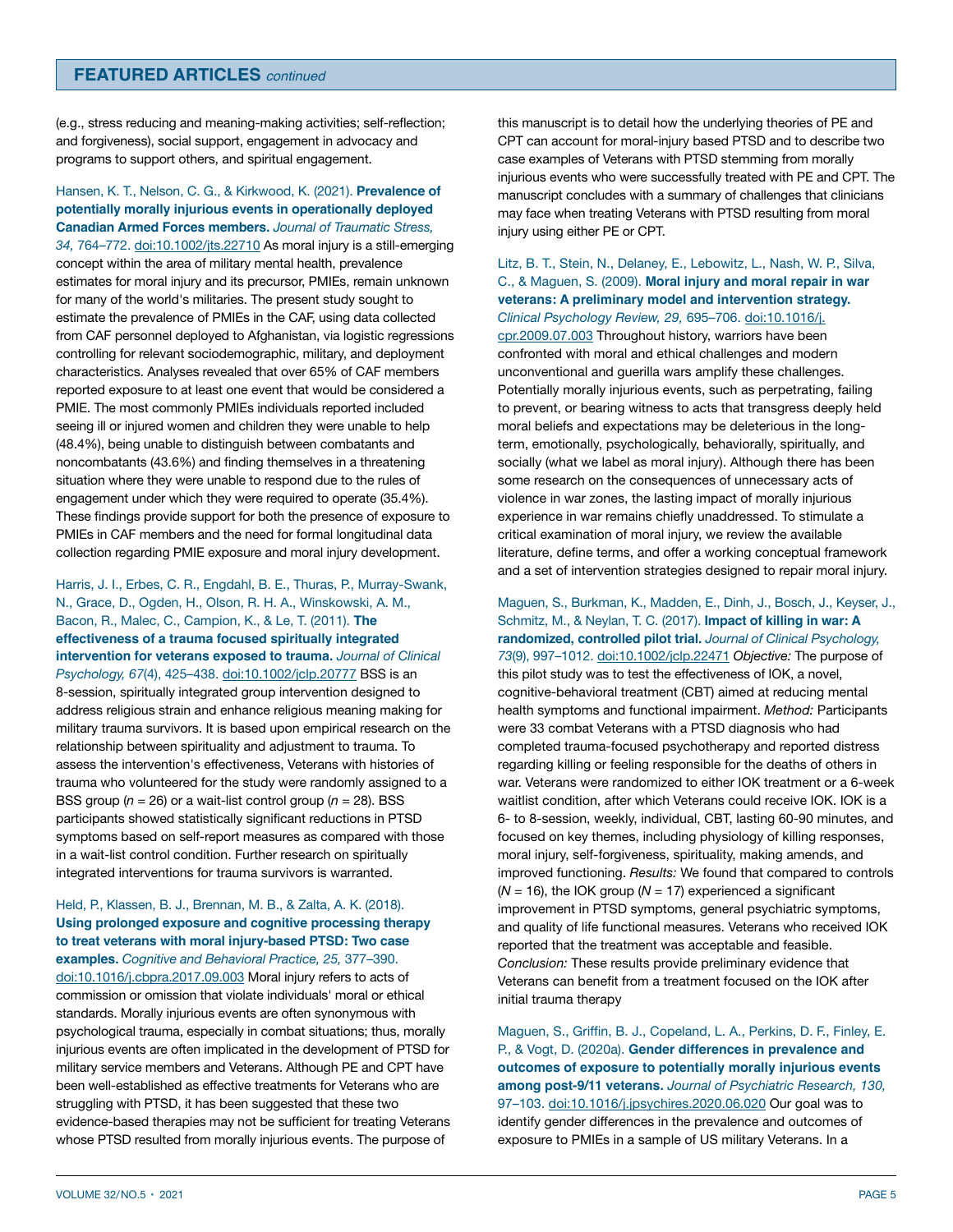national sample of post-9/11 Veterans (*n* = 7200) weighted to reflect the larger population of newly separated US Veterans, we conducted gender-stratified analyses of the prevalence of exposure to PMIEs and their associations with psychological and functional problems. Veterans reported exposures stemming from witnessing (27.9%), perpetrating (18.8%), and being betrayed (41.1%). Women more frequently reported witnessing- and betrayal-based PMIEs, but no gender differences were observed for perpetration-based PMIEs. Psychological distress was associated with witnessing and betrayal among women and with witnessing, betrayal, and perpetration among men. Whereas betrayal was most consistently associated with functional impairment across domains for women, perpetration was most consistently associated with functional impairment for men. Moral injury contributes to psychological and functional problems among a significant minority of military Veterans, although effects vary based on PMIE type and gender. Implications for Veterans and other populations who experience moral injury are discussed.

### Maguen, S., Griffin, B. J., Copeland, L. A., Perkins, D. F., Richardson, C. B., Finley, E. P., & Vogt, D. (2020b). **Trajectories of functioning in a population-based sample of veterans: Contributions of moral injury, PTSD, and depression.**

*Psychological Medicine,* 1–10. [doi:10.1017/S0033291720004249](https://doi.org/10.1017/S0033291720004249) *Background:* Although research has shown that exposure to potentially traumatic and morally injurious events is associated with psychological symptoms among Veterans, knowledge regarding functioning impacts remains limited. *Methods:* A population-based sample of post-9/11 Veterans completed measures of intimate relationship, health, and work functioning at approximately 9, 15, 21, and 27 months after leaving service. Moral injury, posttraumatic stress, and depression were assessed at ~9 months postseparation. We used Latent Growth Mixture Models to identify discrete classes characterized by unique trajectories of change in functioning over time and to examine predictors of class membership. *Results:* Veterans were assigned to one of four functioning trajectories: high and stable, high and decreasing, moderate and increasing, and moderate and stable. Whereas posttraumatic stress, depression, and moral injury associated with perpetration and betrayal predicted worse outcomes at baseline across multiple functioning domains, moral injury associated with perpetration and depression most reliably predicted assignment to trajectories characterized by relatively poor or declining functioning. *Conclusions:* Moral injury contributes to functional problems beyond what is explained by posttraumatic stress and depression, and moral injury due to perpetration and depression most reliably predicted assignment to trajectories characterized by functional impairment over time.

Maguen, S., Nichter, B., Norman, S. B., & Pietrzak, R. H. (2021). **Moral injury and substance use disorders among US combat veterans: Results from the 2019–2020 National Health and Resilience in Veterans Study.** Psychological Medicine, 1–7. [doi:10.1017/S0033291721002919](https://doi.org/10.1017/S0033291721002919) *Background:* Exposure to potentially morally injurious events (PMIEs) is associated with increased risk for SUDs, although population-based studies remain limited. The goal of this study was to better understand the relationships between PMIE exposure and lifetime and past-year

AUD, DUD, and SUD. *Methods:* Data were analyzed from the 2019-2020 National Health and Resilience in Veterans Study, which surveyed a nationally representative sample of 1321 combat Veterans. Multivariable analyses examined associations between three types of PMIE exposure (perpetration, witnessing, and betrayal), and lifetime and past-year AUD, DUD, and SUD, adjusting for sociodemographic variables, combat exposure severity, prior trauma, and lifetime PTSD and major depressive disorder. *Results:*  Perpetration was associated with increased odds of lifetime AUD (OR 1.15; 95% CI 1.01-1.31) and lifetime SUD (OR 1.18; 95% CI 1.03-1.35). Witnessing was associated with greater odds of past-year DUD (OR 1.20; 95% CI 1.04-1.38) and past-year SUD (OR 1.14; 95% CI 1.02-1.28). Betrayal was associated with past-year AUD (OR 1.20; 95% CI 1.03-1.39). A large proportion of the variance in past-year AUD was accounted for by betrayal (38.7%), while witnessing accounted for 25.8% of the variance in past-year DUD. *Conclusions:* Exposure to PMIEs may be a stronger contributor to SUDs among Veterans than previously known. These findings highlight the importance of targeted assessment and treatment of moral injury among Veterans with SUDs, as well as attending to specific types of morally injurious experiences when conceptualizing and planning care.

## Nash, W. P., Marino Carper, T. L., Mills, M. A., Au, T., Goldsmith, A., & Litz, B. T. (2013). **Psychometric evaluation of the Moral Injury Events Scale.** *Military Medicine, 178*(6), 646–652.

[doi:10.7205/MILMED-D-13-00017](https://doi.org/10.7205/MILMED-D-13-00017) Literature describing the phenomenology of the stress of combat suggests that war-zone experiences may lead to adverse psychological outcomes such as post-traumatic stress disorder not only because they expose persons to life threat and loss but also because they may contradict deeply held moral and ethical beliefs and expectations. We sought to develop and validate a measure of potentially morally injurious events as a necessary step toward studying moral injury as a possible adverse consequence of combat. We administered an 11-item, self-report MIES to active-duty Marines 1 week and 3 months following war-zone deployment. Two items were eliminated because of low item-total correlations. The remaining 9 items were subjected to an exploratory factor analysis, which revealed two latent factors that we labeled perceived transgressions and perceived betrayals; these were confirmed via confirmatory factor analysis on an independent sample. The overall MIES and its two subscales had favorable internal validity, and comparisons between the 1-week and 3-month data suggested good temporal stability. Initial discriminant and concurrent validity were also established. Future research directions were discussed.

### Nichter, B., Norman, S. B., Maguen, S., & Pietrzak, R. H. (2021). **Moral injury and suicidal behavior among US combat veterans: Results from the 2019-2020 National Health and Resilience in Veterans Study.** *Depression and Anxiety, 38,* 606–614.

[doi:10.1002/da.23145](https://doi.org/10.1002/da.23145) *Background:* Recent research suggests that exposure to potentially morally injurious experiences (PMIEs) may be associated with increased risk for suicidal behavior among US combat Veterans, but population-based data on these associations are scarce. This study examined the association between PMIEs with current SI, lifetime suicide plans (SP), and suicide attempts (SA) in a contemporary, nationally representative sample of combat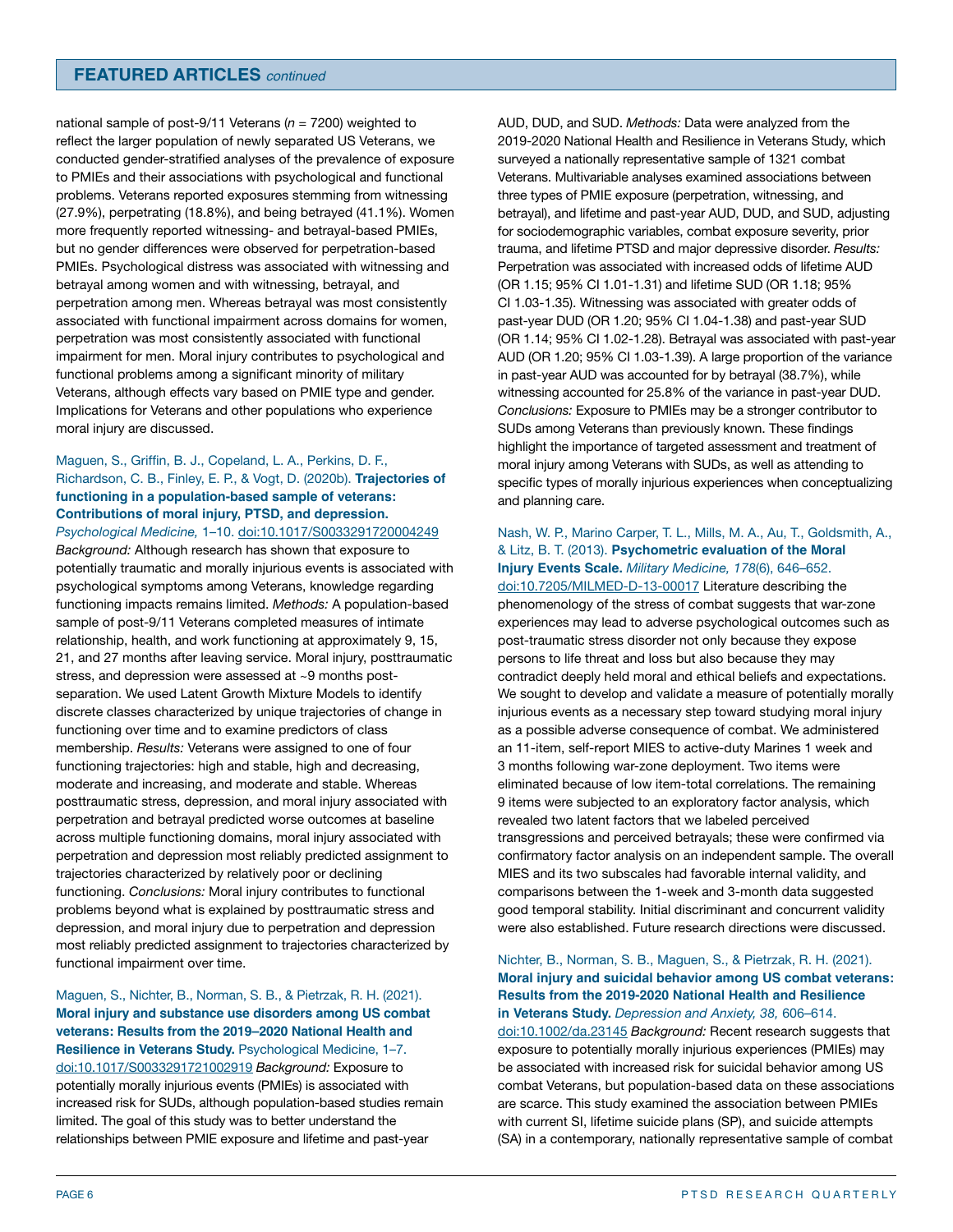Veterans. *Methods:* Data were analyzed from the 2019-2020 National Health and Resilience in Veterans Study, which surveyed a nationally representative sample of US combat Veterans (*n* = 1,321). PMIEs were assessed using the MIES. Multivariable logistic regression analyses were conducted to examine associations between MIES total scores and specific types of PMIEs with suicidal behavior. *Results:* 36.3% of Veterans reported at least one PMIE. Perceived transgressions by self, others, and betrayal were associated with SI, SP, and SA (odds ratios [ORs] = 1.21-1.27, all *p*s < .05), after adjusting for sociodemographic, trauma, and psychiatric characteristics. MIES total scores were significantly, albeit weakly, associated with SP (OR = 1.03, *p* < .01), but not SI/SA. Depression, PTSD, and age emerged as the strongest correlates of SI/SP/SA (14.9%-38.1% of explained variance), while PMIEs accounted for a comparatively modest amount of variance (3.3%-8.9%). *Conclusions:* Reports of potentially morally injurious experiences are prevalent among US combat Veterans, and associated with increased risk for suicidal behavior, above and beyond severity of combat exposure, PTSD, and depression. Implications for clinical practice and future research are discussed, including the need for methodological advancements in the measurement of moral injury.

## Norman, S. B., Feingold, J. H., Kaye-Kauderer, H., Kaplan, C. A., Hurtado, A., Kachadourian, L., Feder, A., Murrough, J. W., Charney, D., Southwick, S. M., Ripp, J., Peccoralo, L., & Pietrzak, R. H. (2021). **Moral distress in frontline healthcare workers in the initial epicenter of the COVID-19 pandemic in the United States: Relationship to PTSD symptoms, burnout, and psychosocial functioning.** *Depression and Anxiety, 38,* 1007–1017. [doi:10.1002/da.23205](https://doi.org/10.1002/da.23205) *Introduction:* Little is known about the relationship between moral distress and mental health problems. We examined moral distress in 2,579 frontline healthcare workers (FHCWs) caring for coronavirus disease 2019 (COVID-19) patients during the height of the spring 2020 pandemic surge in New York City. The goals of the study were to identify common dimensions of COVID-19 moral distress; and to examine the relationship between moral distress, and positive screen for COVID-19-related PTSD symptoms, burnout, and work and interpersonal functional difficulties. *Method:* Data were collected in spring 2020, through an anonymous survey delivered to a purposively selected sample of 6,026 FHCWs at Mount Sinai Hospital; 2,579 endorsed treating COVID-19 patients and provided complete survey responses. Physicians, house staff, nurses, physician assistants, social workers, chaplains, and clinical dietitians comprised the sample. *Results:* The majority of the sample (52.7%-87.8%) endorsed moral distress. Factor analyses revealed three dimensions of COVID-19 moral distress: negative impact on family, fear of infecting others, and work-related concerns. All three factors were significantly associated with severity and positive screen for COVID-19-related PTSD symptoms, burnout, and work and interpersonal difficulties. Relative importance analyses revealed that concerns about work competencies and personal relationships were most strongly related to all outcomes. *Conclusion:* Moral distress is prevalent in FHCWs and includes family-, infection-, and work-related concerns. Prevention and treatment efforts to address moral distress during the acute phase of potentially morally injurious events may help mitigate risk for PTSD, burnout, and functional difficulties.

### Norman, S. B., Wilkins, K. C., Myers, U. S., & Allard, C. B. (2014). **Trauma informed guilt reduction therapy with combat veterans.** *Cognitive and Behavioral Practice, 21,* 78–88.

[doi:10.1016/j.cbpra.2013.08.001](https://doi.org/10.1016/j.cbpra.2013.08.001) Guilt related to combat trauma is highly prevalent among Veterans returning from Iraq and Afghanistan. Trauma-related guilt has been associated with increased risk for posttraumatic psychopathology and poorer response to treatment. TrIGR therapy is a 4-module cognitivebehavioral psychotherapy designed to reduce guilt related to combat trauma. The goals of this study were to describe the key elements of TrIGR and report results of a pilot study with 10 recently deployed combat Veterans. Ten combat Veterans referred from a VA PTSD or mental health clinic completed TrIGR over 4 to 7 sessions. Nine Veterans completed the posttreatment assessment. This initial pilot suggests that TrIGR may help to reduce trauma-related guilt severity and associated distress. Changes in trauma-related guilt were highly correlated with reductions in PTSD and depression symptoms over the course of treatment, suggesting a possible mechanistic link with severity of posttraumatic psychopathology. TrIGR warrants further evaluation as an intervention for reducing guilt related to traumatic experiences in combat.

### Sun, D., Phillips, R. D., Mulready, H. L., Zablonski, S. T., Turner, J. A., Turner, M. D., McClymond, K., Nieuwsma, J. A., & Morey, R. A. (2019). **Resting-state brain fluctuation and functional connectivity dissociate moral injury from posttraumatic stress disorder.** *Depression and Anxiety, 36,* 442–452.

[doi:10.1002/da.22883](https://doi.org/10.1002/da.22883) Moral injury is closely associated with PTSD and characterized by disturbances in social and moral cognition. Little is known about the neural underpinnings of moral injury, and whether the neural correlates are different between moral injury and PTSD. A sample of 26 US military Veterans (two females: 28- 55 years old) were investigated to determine how subjective appraisals of morally injurious events measured by Moral Injury Event Scale (MIES) and PTSD symptoms are differentially related to spontaneous fluctuations indexed by ALFF as well as functional connectivity during resting-state functional magnetic resonance imaging scanning. ALFF in the L-IPL was positively associated with MIES subscores of transgressions, negatively associated with subscores of betrayals, and not related with PTSD symptoms. Moreover, functional connectivity between the L-IPL and bilateral precuneus was positively related with PTSD symptoms and negatively related with MIES total scores. Our results provide the first evidence that morally injurious events and PTSD symptoms have dissociable neural underpinnings, and behaviorally distinct subcomponents of morally injurious events are different in neural responses. The findings increase our knowledge of the neural distinctions between moral injury and PTSD and may contribute to developing nosology and interventions for military Veterans afflicted by moral injury.

Wisco, B. E., Marx, B. P., May, C. L., Martini, B., Krystal, J. H., Southwick, S. M., & Pietrzak, R. H. (2017). **Moral injury in U.S. combat veterans: Results from the National Health and Resilience in Veterans Study.** *Depression and Anxiety, 34,*  340–347. [doi:10.1002/da.22614](https://doi.org/10.1002/da.22614) *Background:* Combat exposure is associated with increased risk of mental disorders and suicidality. Moral injury, or persistent effects of perpetrating or witnessing acts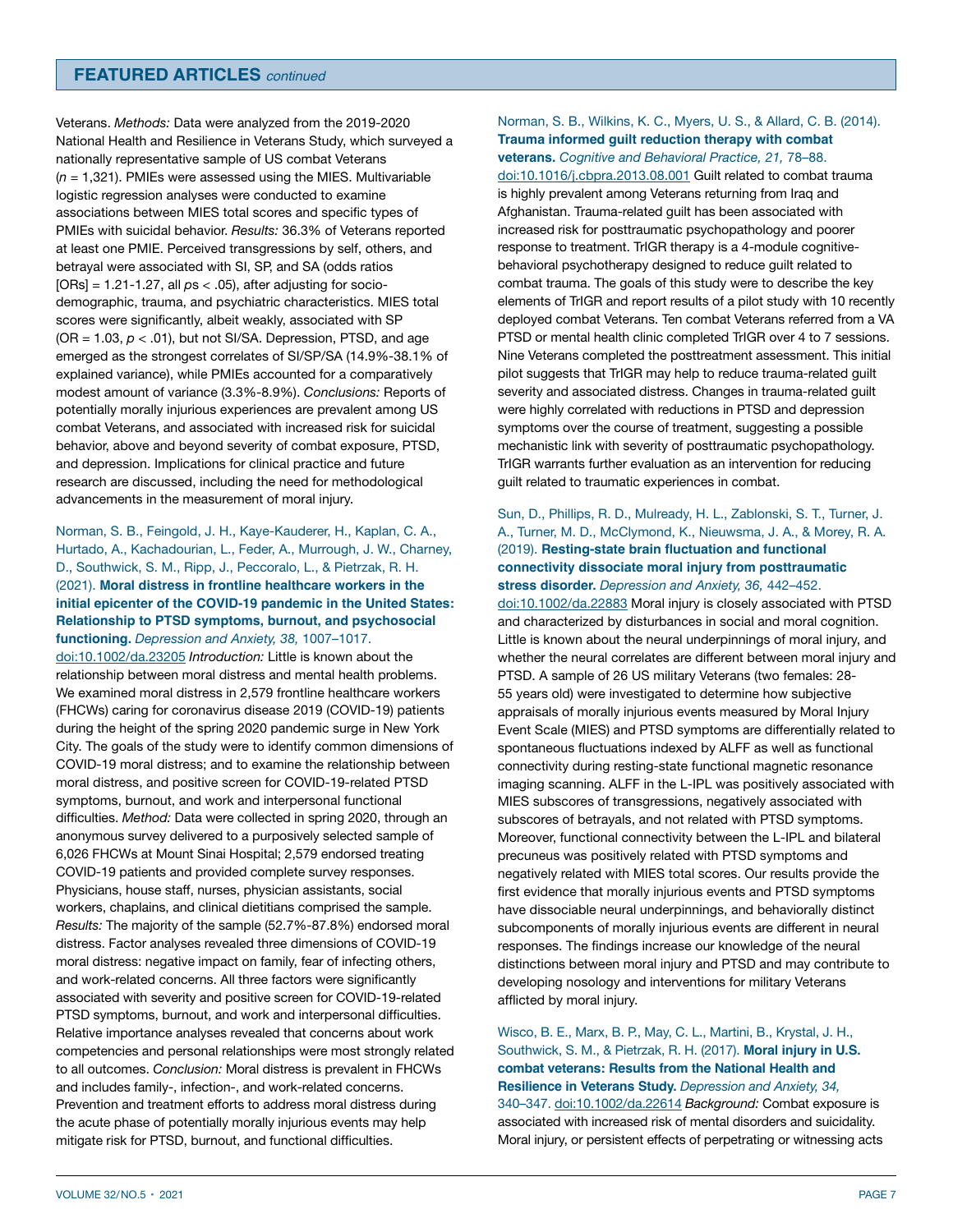that violate one's moral code, may contribute to mental health problems following military service. The pervasiveness of PMIEs among US combat Veterans, and what factors are associated with PMIEs in this population remains unknown. *Methods:* Data were analyzed from the NHRVS, a contemporary and nationally representative survey of a population-based sample of US Veterans, including 564 combat Veterans, collected September-October 2013. Types of PMIEs (transgressions by self, transgressions by others, and betrayal) were assessed using the MIES. Psychiatric and functional outcomes were assessed using established measures. *Results:* A total of 10.8% of combat Veterans acknowledged transgressions by self, 25.5% endorsed transgressions by others, and 25.5% endorsed betrayal. PMIEs were moderately positively associated with combat severity  $(β = .23, P < .001)$  and negatively associated with white race, college education, and higher income (βs = .11-.16, *P*s < .05). Transgressions by self were associated with current mental disorders (OR = 1.65, *P* < .001) and SI (OR = 1.67, *P* < .001); betrayal was associated with postdeployment SA (OR = 1.99, *P* < .05), even after conservative adjustment for covariates, including combat severity. *Conclusions:* A significant minority of US combat Veterans report PMIEs related to their military service. PMIEs are associated with risk for mental disorders and suicidality, even after adjustment for sociodemographic variables, trauma and combat exposure histories, and past psychiatric disorders.

# **Additional Articles:**

Battaglia, A. M., Protopopescu, A., Boyd, J. E., Lloyd, C., Jetly, R., O'Connor, C., Hood, H. K., Navarov, A., Rhind, S. G., Lanius, R. A. & McKinnon, M. C. (2019). **The relation between adverse childhood experiences and moral injury in the Canadian Armed Forces.** *European Journal of Psychotraumatology, 10,*  1546084. [doi:10.1080/20008198.2018.1546084](https://doi.org/10.1080/20008198.2018.1546084 ) The goal of this study was to examine the relationship between adverse childhood experiences and moral injury among a small sample of 33 CAF admitted to an inpatient unit for trauma treatment. Childhood emotional abuse was associated with total moral injury score as well as with perceived transgressions and betrayal components of moral injury (but not with total PTSD symptom score) even after adjusting for age and gender.

# Browne, K. C., Trim, R. S., Myers, U. S., & Norman, S. B. (2015). **Trauma‐related guilt: Conceptual development and relationship with posttraumatic stress and depressive**

**symptoms.** *Journal of Traumatic Stress, 28,* 134–141. [doi:10.1002/jts.21999](https://doi.org/10.1002/jts.21999) This study evaluated a theoretical model of trauma-related guilt that hypothesizes that emotional and physical distress related to trauma memories partially mediates the relationship between guilt cognitions and posttraumatic guilt using a sample of 149 combat Veterans who had served in Iraq or Afghanistan. Results of path analysis yielded a significant indirect effect from guilt cognitions to posttraumatic guilt via distress. Findings suggested distress may be the strongest correlate of PTSD symptoms and depression symptoms, and that guilt cognitions may serve to intensify the relationship between distress and posttraumatic psychopathology.

### Bryan, C. J., Morrow, C. E., Etienne, N., & Ray-Sannerud, B. (2013). **Guilt, shame, and suicidal ideation in a military outpatient clinical sample.** *Depression and Anxiety, 30,* 55–60.

[doi:10.1002/da.22002](https://doi.org/10.1002/da.22002) This study examined guilt and shame as potential contributors to SI among 69 military personnel receiving outpatient mental health treatment. Mean levels of guilt and shame were significantly higher among military personnel with a history of SI and were independently associated with severity of current SI above and beyond the effects of depression, PTSD symptoms, and the depression-by-PTSD interaction, and fully mediated the relationships of depression and PTSD symptom severity with suicidal ideation.

Capone, C., Tripp, J. C., Trim, R. S., Davis, B. C., Haller, M., & Norman, S. B. (2020). **Comparing exposure- and coping skills– based treatments on trauma-related guilt in veterans with co-occurring alcohol use and posttraumatic stress disorders.**  *Journal of Traumatic Stress, 33,* 603–609. [doi:10.1002/jts.22538](https://doi.org/10.1002/jts.22538) This study examined whether integrated treatment for PTSD and substance use disorder was effective in reducing trauma-related guilt. Data were drawn from a randomized clinical trial comparing the effectiveness of two integrated therapies (integrated PE and integrated coping skills therapy) on treatment outcomes in a sample of US Veterans ( $N = 119$ ). There was a significant treatment by time interaction, such that participants in integrated exposure therapy reported lower global guilt over time compared to those in coping skills. The findings highlight that exposure-based, trauma-focused treatment for comorbid PTSD–SUD can be more effective in decreasing trauma-related guilt.

### Currier, J. M., Foster, J. D., & Isaak, S. L. (2019). **Moral injury and spiritual struggles in military veterans: A latent profile analysis.**  *Journal of Traumatic Stress, 32,* 393–404. [doi:10.1002/jts.22378](https://doi.org/10.1002/jts.22378)

Using two community samples of war zone Veterans, this study examined relationship between moral injury and common ways in which Veterans may struggle with religion or spirituality. Results revealed three distinct classes: (a) no moral injury or spiritual struggles; (b) moral injury and equivalent or lower degrees of spiritual struggles; and (c) moral injury and salient struggles with religious faith or spirituality. When comparing severity of spiritual struggles within moral injury groups, turmoil with God or a higher power emerged as a defining feature of the spiritual moral injury group. Findings highlight the possible utility of differentiating between psychological and spiritual subtypes of moral injury.

Griffin, B. J., Purcell, N., Burkman, K., Litz, B. T., Bryan, C. J., Schmitz, M., Villierme, C., Walsh, J., & Maguen, S. (2019). **Moral injury: An integrative review.** *Journal of Traumatic Stress, 32,*  350–362. [doi:10.1002/jts.22362](https://doi.org/10.1002/jts.22362) This integrative review identified 116 relevant epidemiological and clinical studies focusing on moral injury, including studies highlighting biological, psychological, behavioral, social, and spiritual outcomes associated with exposure to PMIEs. Strengths and limitations of these studies are discussed, including measurement issues, the importance/ relevance of moral injury treatment, and filling knowledge gaps that can strengthen future research.

Hines, S. E., Chin, K. H., Glick, D. R., & Wickwire, E. M. (2021). **Trends in moral injury, distress, and resilience factors among**